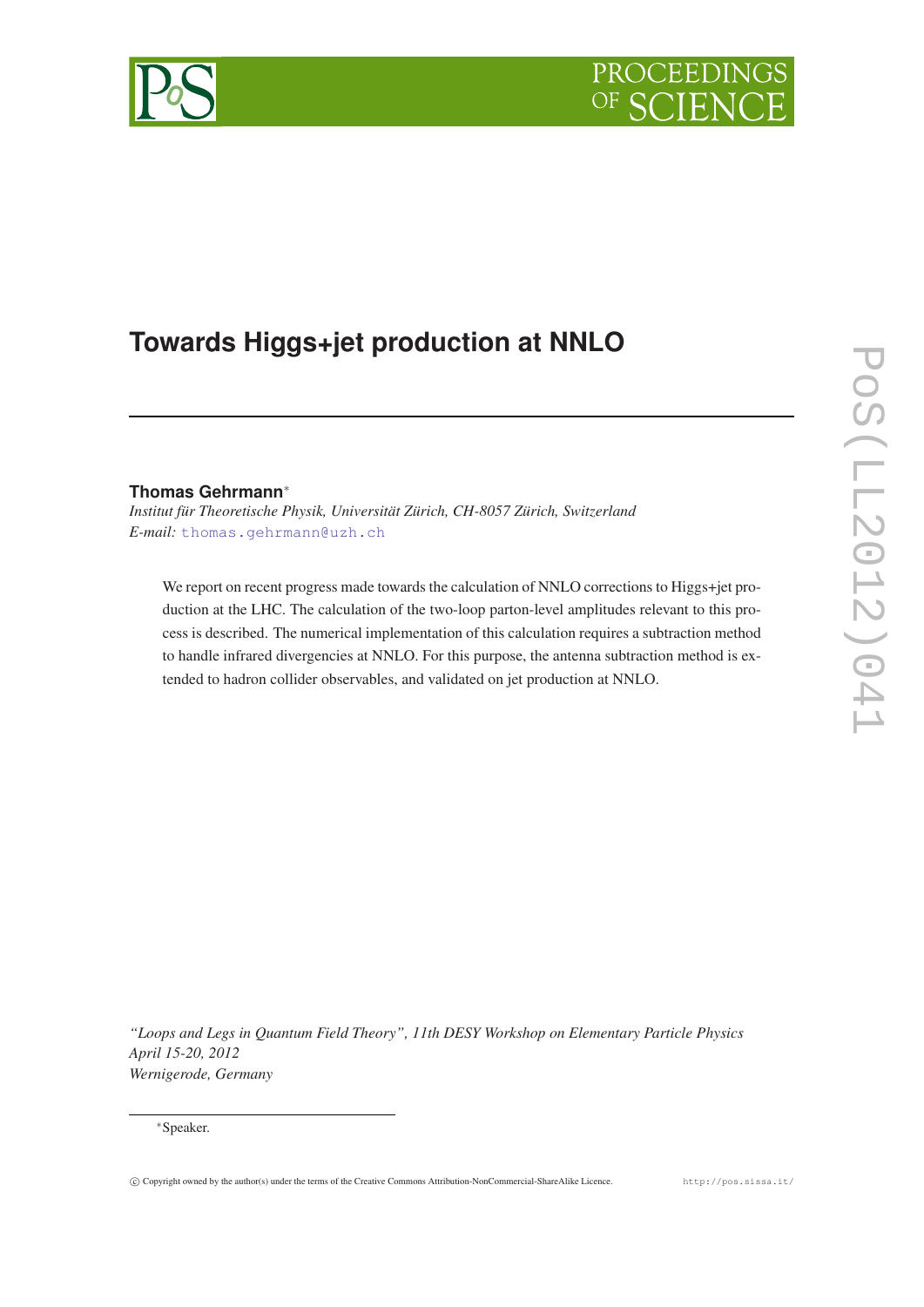## 1. Introduction

The LHC experiments ATLAS and CMS have recently reported [[1](#page-4-0), [2](#page-4-0)] the observation of a new boson at a mass of 125 GeV, with properties consistent (within still large error margins) with the Higgs boson of the Standard Model. The precise determination of the new boson's properties will be a major challenge to particle physics in the near future. In this context, numerous production processes and decay channels will be investigated in detail, thereby requiring accurate theory predictions for the interpretation of experimental observations.

Experimental searches for final states containing Higgs boson signatures apply cuts to improve the significance of a potential signal over Standard Model background processes. To implement these cuts in the theoretical description, fully exclusive calculations, which keep track of the kinematical information of all final state particles (Higgs decay products and QCD radiation) are mandatory. In the heavy top quark limit, the NNLO corrections to Higgs production via gluon fusion have been computed fully exclusively, including the Higgs decay to two photons or two weak gauge bosons by two independent groups [\[3,](#page-4-0) [4](#page-4-0)]. These calculations are in the form of flexible parton-level event generators, which can properly account for the final state restrictions used in the experimental studies.

An important final state discriminator is the number of jets observed in addition to the potential Higgs boson decay products. In many searches, it is expected that the  $H + 0j$  and  $H + 1j$  samples contribute roughly equally to the sensitivity. In the above-mentioned NNLO calculations, the  $H +$ 1*j* final states are included to NLO [[5](#page-4-0)], and the  $H + 2j$  final states to LO. NLO corrections to  $H + 2j$ -production have been derived recently [\[6\]](#page-4-0).

In the heavy top quark limit, a full NNLO QCD calculation of  $H + 1$  *j* production requires the computation of the matrix elements of three contributions:

- (a) the tree level  $H \rightarrow 5$  partons amplitudes,
- (b) the one-loop corrections to the  $H \rightarrow 4$  partons amplitudes,
- (c) the two-loop corrections to the  $H \rightarrow ggg$  and  $H \rightarrow q\bar{q}g$  matrix elements.

The tree-level contributions of type (a) can be computed with standard tree-level methods, and compact expressions can be obtained by using MHV-techniques [[7](#page-4-0)]. The one-loop terms of type (b) were derived in an analytic form in [[8](#page-5-0)], and form part of the NLO corrections to  $H + 2j$  final states. The  $H \rightarrow ggg$  and  $H \rightarrow gq\bar{q}$  matrix elements were previously known to one loop [[9](#page-5-0)], and we report here on our recently derived two-loop results [[10\]](#page-5-0).

The three different contributions must be combined into a parton-level event generator program. All three are separately infrared-divergent, and only their sum is finite and physically meaningful. To combine the contributions, an infrared subtraction method is required, for example the antenna subtraction method discussed below. A resulting parton-level event generator will allow an NNLO description of both  $H + 1j$  production and of the Higgs boson transverse momentum distribution. In the following, we describe the NNLO antenna subtraction method, which has been extended to jet observables at hadron colliders recently.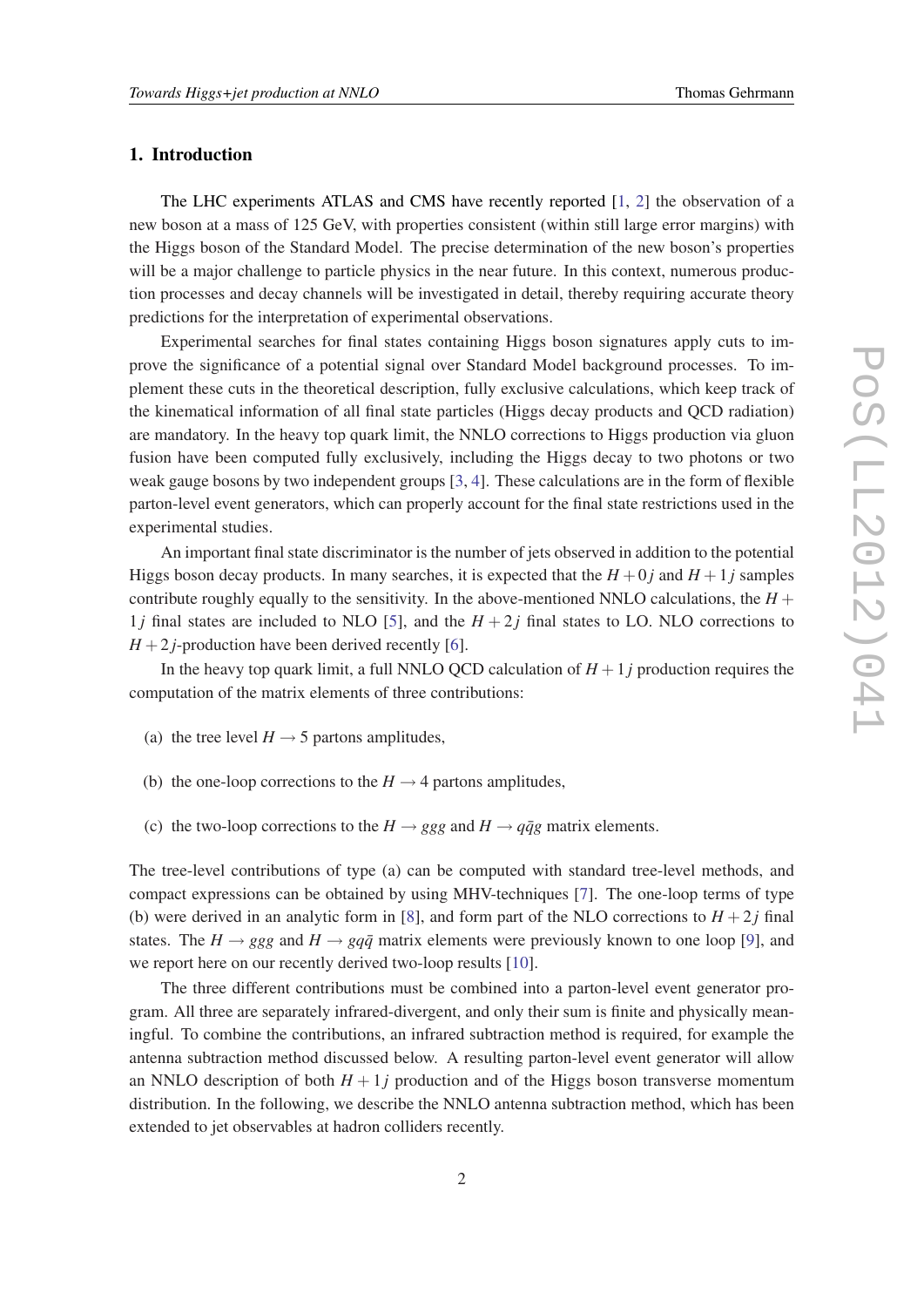#### 2. Helicity amplitudes for  $H \rightarrow 3$  partons

The general form of the renormalized helicity amplitude  $\ket{\mathcal{M}_{ggg}^{\lambda_1\lambda_2\lambda_3}}$  for the decay,  $H(p_4) \rightarrow$  $g_1(p_1, \lambda_1) + g_2(p_2, \lambda_2) + g_3(p_3, \lambda_3)$  can be written as,

$$
|\mathscr{M}_{ggg}^{\lambda_1\lambda_2\lambda_3}\rangle = S_{\mu\nu\rho}(g_1;g_2;g_3)\varepsilon_{1,\lambda_1}^{\mu}(p_1)\varepsilon_{2,\lambda_2}^{\nu}(p_2)\varepsilon_{3,\lambda_3}^{\rho}(p_3),\tag{2.1}
$$

where the  $\lambda_i = \pm$  denote helicity. Similarly, the amplitude for the decay  $|\mathcal{M}_{q\bar{q}g}^{\lambda_1\lambda_2\lambda_3}\rangle$  for the decay,  $H(p_4) \rightarrow q(p_1, \lambda_1) + \bar{q}(p_2, \lambda_2) + g(p_3, \lambda_3)$  can be written as,

$$
|\mathscr{M}_{q\bar{q}g}^{\lambda_1\lambda_2\lambda_3}\rangle = T_p(q^{\lambda_1}; \bar{q}^{\lambda_2}; g) \varepsilon_{3,\lambda_3}^{\rho}(p_3).
$$
 (2.2)

By using parity, charge conjugation and Bose symmetry, one finds that only two independent helicity amplitudes for  $H \rightarrow ggg$  and only one for  $H \rightarrow q\bar{q}g$  remain. These can be expressed as:

$$
\begin{aligned}\n|\mathcal{M}_{ggg}^{+++}\rangle &= \alpha \frac{1}{\sqrt{2}} \frac{M_H^4}{\langle p_1 p_2 \rangle \langle p_2 p_3 \rangle \langle p_3 p_1 \rangle}, \\
|\mathcal{M}_{ggg}^{+++}\rangle &= \beta \frac{1}{\sqrt{2}} \frac{[p_1 p_2]^3}{[p_2 p_3][p_1 p_3]}, \\
|\mathcal{M}_{q\bar{q}g}^{-++}\rangle &= \gamma \frac{1}{\sqrt{2}} \frac{[p_2 p_3]^2}{[p_1 p_2]}.\n\end{aligned}
$$
(2.3)

The helicity coefficients  $\Omega = \alpha, \beta, \gamma$  can be computed as perturbative series by applying appropriate *D*-dimensional projections to the Feynman diagrams contributing to the process under consideration. They are vectors in colour space and have perturbative expansions,

$$
\Omega = \lambda \sqrt{4\pi \alpha_s} T_{\Omega} \left[ \Omega^{(0)} + \left( \frac{\alpha_s}{2\pi} \right) \Omega^{(1)} + \left( \frac{\alpha_s}{2\pi} \right)^2 \Omega^{(2)} + \mathcal{O}(\alpha_s^3) \right], \tag{2.4}
$$

for  $\Omega = \alpha, \beta, \gamma$ . The colour factor is  $T_{\alpha} = T_{\beta} = f^{a_1 a_2 a_3}$  and  $T_{\gamma} = T_{i_1 j}^{a_3}$  $\int_{i_1 j_2}^{i_3}$ . At leading order,

$$
\alpha^{(0)} = \beta^{(0)} = \gamma^{(0)} = 1.
$$
\n(2.5)

For  $H \rightarrow ggg$ , there are four diagrams at tree-level, 60 diagrams at one loop and 1306 diagrams at two loops, while for  $H \rightarrow q\bar{q}g$ , we have one diagram at tree-level, 15 diagrams at one loop and 228 diagrams at two loops. We computed the two-loop diagrams [[10\]](#page-5-0) and reduced the twoloop integrals appearing in them using integration-by-parts identities [\[11](#page-5-0), [12](#page-5-0)] with the REDUZE program [[13](#page-5-0)] to a set of master integrals. The master integrals relevant to this process are two-loop four-point functions with one off-shell leg, they were derived previously [[14](#page-5-0)] in the context of the two-loop corrections to  $\gamma^* \rightarrow q\bar{q}g$ .

After ultraviolet renormalization, the amplitudes contain infrared singularities that will be analytically canceled by those occurring in radiative processes of the same order. Catani [\[15](#page-5-0)] has shown how to organize the infrared pole structure of the one- and two-loop contributions renormalized in the  $\overline{\text{MS}}$  scheme in terms of the tree and renormalized one-loop amplitudes. The finite twoloop remainder is then obtained by subtracting the predicted infrared structure (expanded through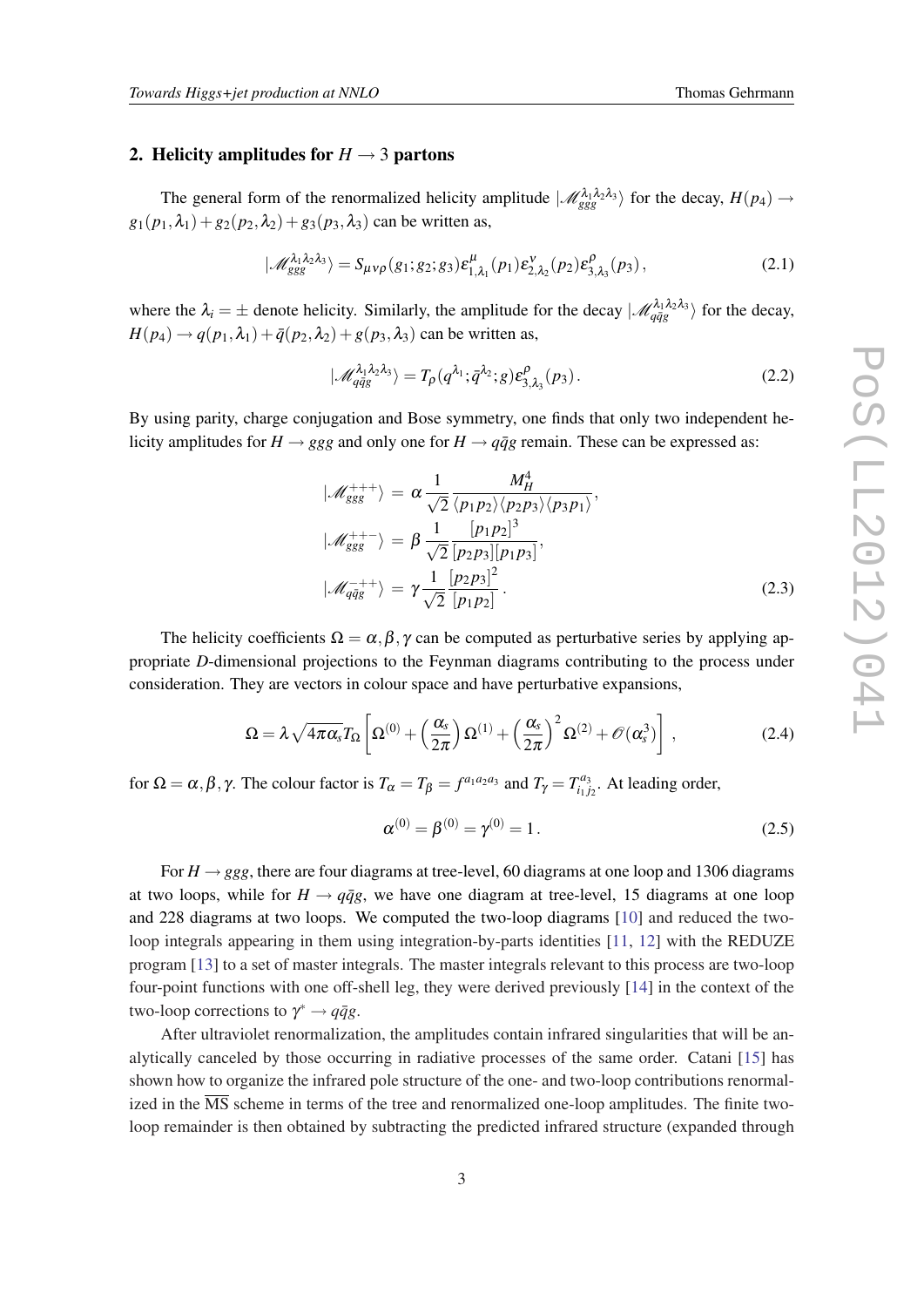to  $\mathscr{O}(\mathcal{E}^0)$ ) from the renormalized helicity coefficient. We further decompose the finite remainder according to the colour casimirs as follows,

$$
\Omega^{(2),finite} = \left( N^2 A_{\Omega}^{(2)} + N^0 B_{\Omega}^{(2)} + \frac{1}{N^2} C_{\Omega}^{(2)} + \frac{N_F}{N} D_{\Omega}^{(2)} + N N_F E_{\Omega}^{(2)} + N_F^2 F_{\Omega}^{(2)} \right).
$$
\n(2.6)

Analytic expressions for all one- and two-loop coefficients are given in [\[10](#page-5-0)] in terms of one- and two-dimensional harmonic polylogarithms [[16](#page-5-0)].

Shortly after the release of our results, Brandhuber, Travaglini and Yang validated the leading transcendentality contribution to the  $H \rightarrow ggg$  amplitude from a calculation in  $N = 4$  SYM the-ory [[17\]](#page-5-0). By applying the calculus of symbols to our results, Duhr could re-express the  $H \rightarrow ggg$ amplitude in terms of ordinary polylogarithms, thereby obtaining a very compact and elegant expression for them [\[18\]](#page-5-0).

## 3. Antenna subtraction formalism for hadronic collisions

The  $H + 2$ -parton and  $H + 3$ -parton matrix elements contribute to  $H + 1$ -jet observables at NNLO if the extra partons are unresolved or are clustered to form an  $H + 1$ -jet final state. Consequently, these extra partons are unconstrained in the soft and collinear regions, and yield infrared divergences. To determine the contribution to NNLO jet observables from these configurations, one has to find subtraction terms which coincide with the full matrix element in the unresolved limits and are still sufficiently simple to be integrated analytically in order to cancel their infrared pole structure with the virtual contributions.

A systematic method to derive these subtraction terms to NNLO is provided by the antenna subtraction technique. This method was initially derived for  $e^+e^-$  annihilation [[19\]](#page-5-0) in the context of the calculation of NNLO corrections to three-jet production and related event shapes [[20\]](#page-5-0). The antenna subtraction formalism constructs the subtraction terms from antenna functions. Each antenna function encapsulates all singular limits due to the emission of one or two unresolved partons between two colour-connected hard radiator partons. This construction exploits the universal factorisation of matrix elements and phase space in all unresolved limits.

While both radiator partons are in the final state for  $e^+e^-$ -initiated processes, one encounters two new types of antenna functions [[21\]](#page-5-0) in hadronic collisions: initial-final antenna functions with one radiator parton in the initial state, and initial-initial antenna functions with both radiator partons in the initial state. The initial-final and initial-initial antenna functions appearing in the NNLO subtraction terms are obtained from crossing the final-final antennae. Their integration has to be performed over the appropriate phase space. In the case of the initial-final antennae, this has been accomplished in [\[22](#page-5-0)]. The initial-initial one-loop antenna functions were integrated in [\[23](#page-5-0)], and the integration of the initial-intial tree-level double real antenna functions has been completed most recently in [\[24,](#page-5-0) [25](#page-5-0)].

A first application of antenna subtraction for hadron collider processes is the calculation of two-jet production at NNLO, where the unintegrated subtraction terms for purely gluonic processes have already been derived and tested for the double real radiation at tree-level [\[26](#page-5-0)] and the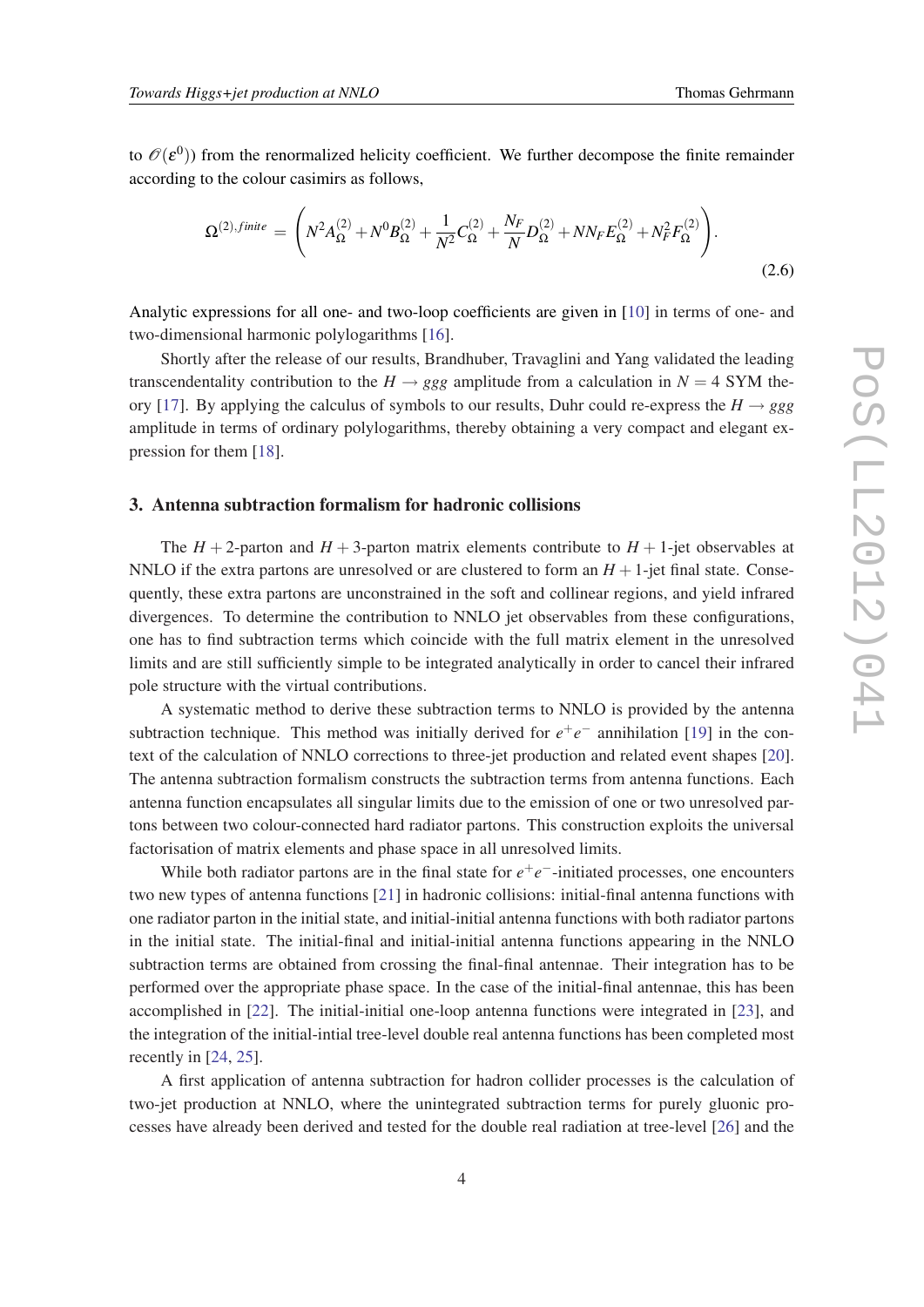<span id="page-4-0"></span>single real radiation at one-loop [[27\]](#page-5-0). In these, the all-gluon NNLO antenna functions appear in all configurations, and their integrated forms constitute the integrated subtraction terms for the two-jet production process. They contribute to the cancellation of all infrared poles when combined with mass factorization terms and with the virtual two-loop matrix elements [[28\]](#page-5-0). This pole cancellation has been verified [[28,](#page-5-0) [29\]](#page-5-0) and can be regarded as a strong check on integrated antenna functions, and on the applicability of the antenna subtraction method to hadron collider processes.

#### 4. Conclusions and outlook

In this talk, we reported on recent progress towards the calculation of NNLO corrections to Higgs+jet production at the LHC. We described the analytical calculation of the two-loop helicity amplitudes contributing to this process, based on a reduction to known master integrals. The implementation of all subprocesses contributing at this order into a parton-level event generator requires a subtraction method to handle infrared singular radiation. We described the extension of the NNLO antenna subtraction method to hadron collider observables by introducing antenna functions for initial state radiation.

These new analytical results and technical developments will allow the construction of an NNLO parton-level event generator for Higgs+jet production, as well as for other jet final states at hadron colliders. Work on these is currently ongoing.

#### Acknowledgments

This work has been supported in part by the Forschungskredit der Universität Zürich, by the Swiss National Science Foundation (SNF) under contract 200020-138206 and by the Research Executive Agency (REA) of the European Union under the Grant Agreement number PITN-GA-2010-264564 (LHCPhenoNet). I would like to thank Matthieu Jaquier, Nigel Glover, Thanos Koukoutsakis, Aude Gehrmann-De Ridder, Mathias Ritzmann and Joao Pires for their collaboration on different projects reported in this talk.

#### References

- [1] G. Aad *et al.* [ATLAS Collaboration], Phys. Lett. B 716 (2012) 1 [arXiv:1207.7214].
- [2] S. Chatrchyan *et al.* [CMS Collaboration], Phys. Lett. B 716 (2012) 30 [arXiv:1207.7235].
- [3] C. Anastasiou, K. Melnikov, F. Petriello, Nucl. Phys. B724 (2005) 197 [hep-ph/0501130]; C. Anastasiou, G. Dissertori, F. Stockli, JHEP 0709 (2007) 018 [arXiv:0707.2373].
- [4] M. Grazzini, JHEP 0802 (2008) 043 [arXiv:0801.3232].
- [5] D. de Florian, M. Grazzini, Z. Kunszt, Phys. Rev. Lett. **82** (1999) 5209 [hep-ph/9902483]; V. Ravindran, J. Smith, W. L. Van Neerven, Nucl. Phys. B634 (2002) 247 [hep-ph/0201114].
- [6] J. M. Campbell, R. K. Ellis, G. Zanderighi, JHEP 0610, 028 (2006). [hep-ph/0608194]; J. M. Campbell, R. K. Ellis, C. Williams, Phys. Rev. D81 (2010) 074023. [arXiv:1001.4495].
- [7] L. J. Dixon, E. W. N. Glover, V. V. Khoze, JHEP 0412 (2004) 015 [hep-th/0411092]; S. D. Badger, E. W. N. Glover and V. V. Khoze, JHEP 0503 (2005) 023 [hep-th/0412275].